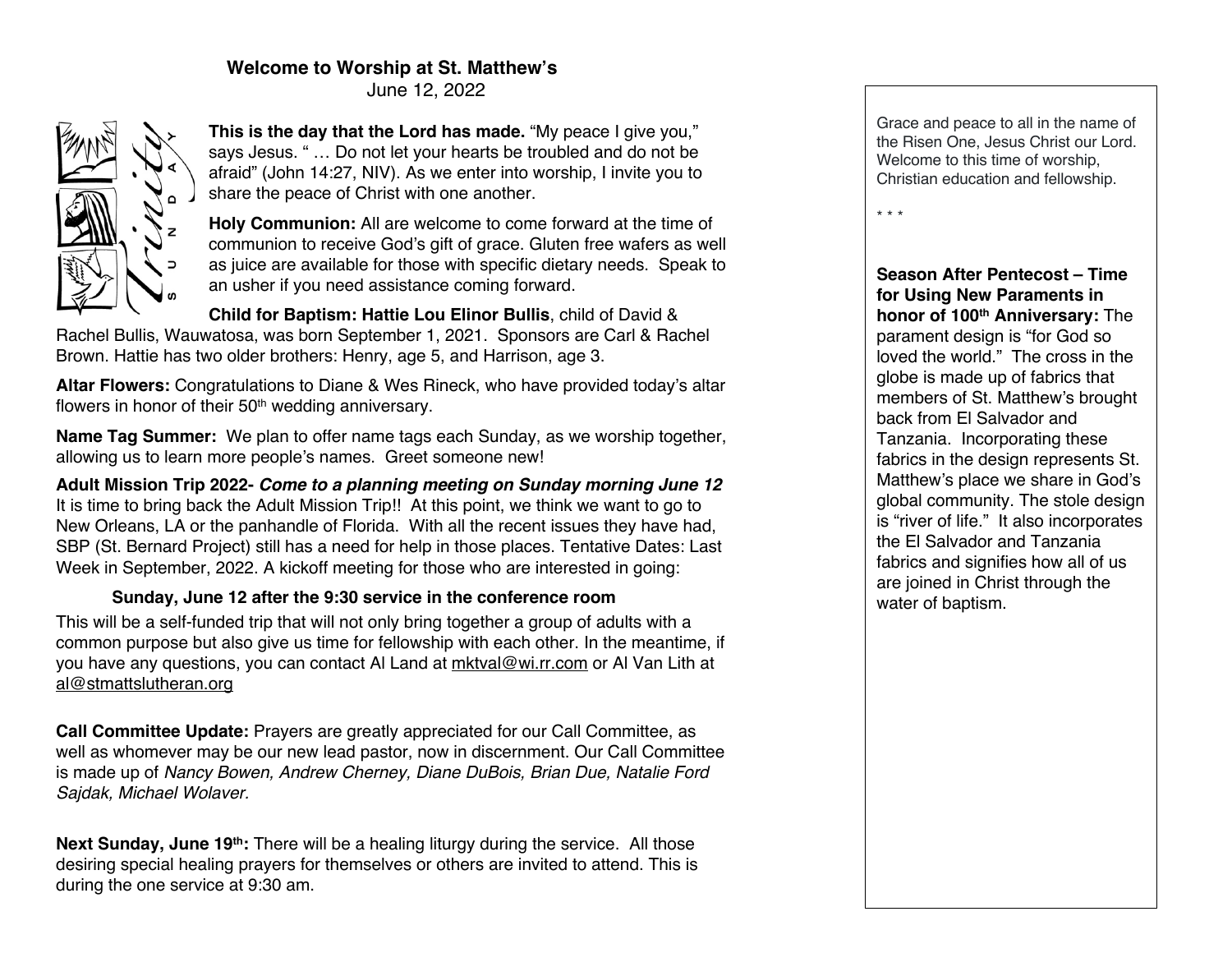# **Bulletin Announcement Insert – June 12, 2022**

# **TODAY We Commission our Youth Mission Trip Participants!**

# **Mission Trip to Kenosha Seeks to Learn Story Behind Headlines**

For many people, the city of Kenosha is defined by headlines: Police Shooting, Riots, Armed Citizens. The teens and adults leaving on June 19th for this year's mission trip to Kenosha will work with agencies that seek to address the issues behind the headlines – issues such as racial injustice and poverty by building hope and fostering connections in ways that strengthen the community.



Some of the agencies we will be working with are:

- $\div$  The ELCA Outreach Center: helps people meet basic needs with clothing items, GED classes, computer training, and youth programming.
- \* The Grace Welcome Center: provides community, food assistance, meals, and showers to homeless and low-income people.
- v The Spirit Alive Garden Project: a network of community gardens that "grow community by growing food."

We hope you'll be present on July 10<sup>th</sup> when we share the story of this community experience during the worship service. We are so grateful to the congregation for your prayers and support!

# **2022 Kenosha Mission Trip Participants**

#### **Youth:**

Grace Charlson, Kate Charlson, Jake Dahlgren, Nathan Foley, Tyler Goeckermann, Yerania Kent-Pizarro, Kateri Kirchner, Michaela Kobinsky, Ciara Pliskie, Owen Schaar, Stephen Searing, Sam Slager, Victoria Vorpagel, Aidan Weileder, Grace Williams, Evan Wolter.

#### **Chaperones:**

Laura Crave, Patti Foley, Thaurra Stallings, Conor Williams, Mike Wolter, Gretchen Haugse (trip leader).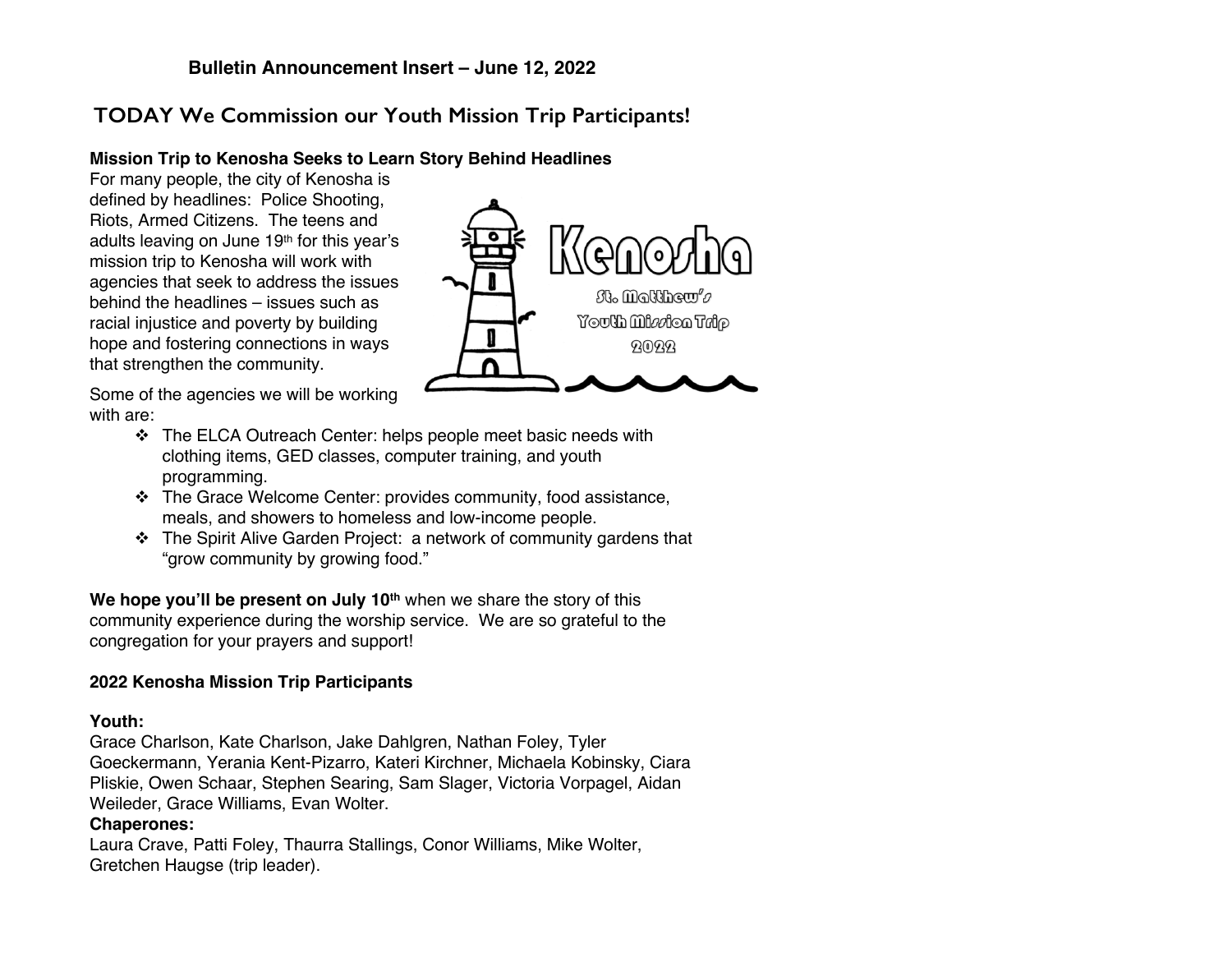**Next Sunday, June 19th is Father's Day:** In honor of this occasion, we have invited two members of St. Matthew's who are fathers to speak on how being men of faith directs their role as fathers. We look forward to hearing from Tom Wanezek and Ethan Wooster next week, 9:30 am service.

# **Saints Meeting on June 15:** *All older adults are invited to attend*

Wednesday – June 15, 2022, 11:30 am, "The Luckiest Boy in the World" Author Patrick McBride will be our speaker along with collaborator, twin brother, and St. Matt's member Dennis McBride. The two best friends for life collaborate to tell the story of their amazing family and how Pat became the Luckiest Boy in the World. A box lunch will be available for a suggested donation of \$10. Please sign up in advance for a lunch at the Welcome Center or in the church office.

**VBS Sign-up for Children entering grades K4-5th grade** begins now: Registration will be open to St. Matthew's participants until June 15 and then we will open to nonmembers on June 16th. Registration is due no later than July 24th. We may need to keep our numbers to a manageable size, so please don't delay in signing up. Please note that you will need to fill out an electronic registration form for each child you would like to register. Click on link below to begin registration. Questions? Call the church office at 414-774-0441. https://forms.gle/q8Y3PWzs2m3gsbN97

# **It's Time To Sign Up to Help with VBS! VBS Volunteer Registration**

Join us August  $1^{st}$  – August  $5^{th}$  from 8:45-11:45 and volunteer for a faithful and fun-filled week. Click on the link below and fill out the form no later than July 18th. An individual form needs to be submitted for each volunteer. If you have any questions, you can call the church office at 414-774-0441 or email Donna Gardner Manke at donnagm@me.com. Looking forward to having you join our team! https://forms.gle/ewrjmfZTUmkfcfDo7

**St. Matt's Meet-Ups!** Join us this summer for one or all of these casual get-togethers at area locations for the purpose of conversation, beverages, food and fun together. Everyone is welcome, and you don't have to be a member to attend. Look for a table tent marked with 'St. Matt's Meet-Up.' Here are the first two dates:

 **Wednesday, June 22 at 9:00 am at Colectivo Coffeehouse**, 68<sup>th</sup> & Wells Sts (They have more than coffee! They have other beverages and great food)

# **Wednesday, July 13 at 4:00 pm (until ??) at The Landing at Hoyt Park** Outdoor Beer Garden. Bring



chairs if you'd like more comfortable seating. There is a rain date of one week later, July 20.

See the flyer at the Welcome Center or near the church office for August dates.